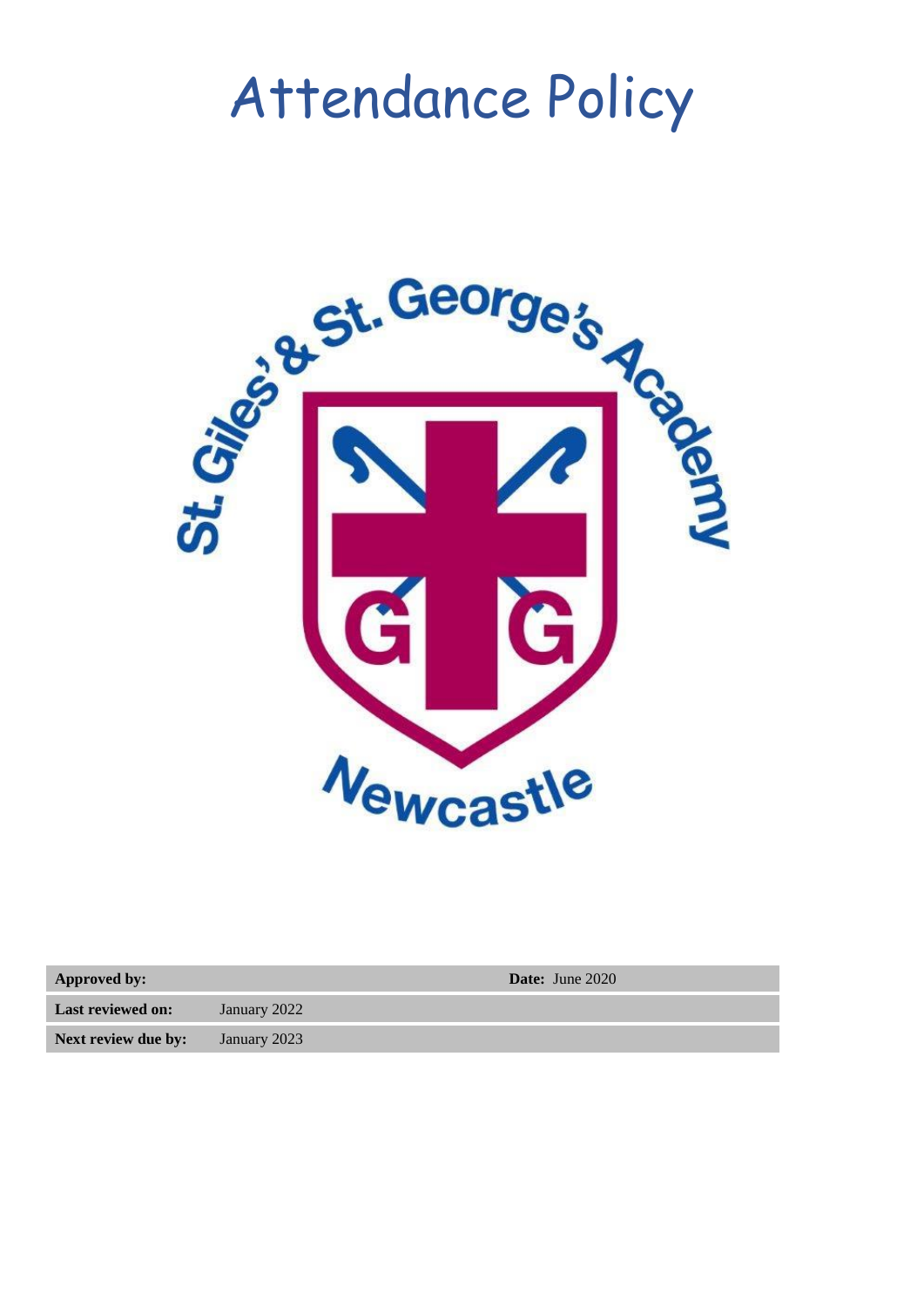#### **Principles:**

- Regular school attendance is the key to enabling children and young people to maximise the educational opportunities available to them and become emotionally resilient, confident and competent adults who are able to realise their full potential and make a positive contribution to their community.
- Promoting excellent attendance is the responsibility of the whole school community.
- This Policy should not be seen in isolation but is a strand that underpins all other polices related to the well being of children including safeguarding, behaviour, anti bullying, and support for children with medical needs.
- All children should be in school, on time, every day that school is open unless the reason for absence is unavoidable

#### **School Responsibilities:**

- We will promote positive behaviour and attendance through our use of curriculum and learning materials and will recognise good attendance appropriately
- We will work with parents to resolve problems which may affect a child's attendance and will involve representatives of other agencies that work with the school such as the School Nurse or representatives of the Local Support Team such as Education Welfare Workers where required in order to ensure all children can benefit from consistently good punctuality and attendance. We will use the Early Help Assessment process to support this.
- We will be proactive in encouraging attendance for all pupils through ensuring parents and pupils receive information on the importance of good attendance and punctuality and will react swiftly to intervene to improve attendance of individual children should this become a concern.

#### **Parents or Carers Responsibilities:**

- Parents have a legal duty to ensure all children of compulsory school age attend school regularly.
- Inform school straight away if your child cannot attend and give the reason.
- Try to make medical, dental or other appointments outside of the school day.
- Ensure the school is aware of any circumstances at home that may be likely to affect their attendance
- Encourage good routines at home which promote a healthy lifestyle including enough sleep
- Talk to your child about school and let the school know if your child is worried about any issues such as difficulties with homework or friendship problems.
- Where ever possible do not book holidays in term time
- Seek advice from your G.P. if you are not sure how long to keep your child off school with anillness
- Ensure school has all your up to date contact details.
- Encourage your child to enjoy school and make the most of all the opportunities available to them.

#### **The importance of good attendance and its link to attainment:**

- The Department of Education has published research into the effect that missing time from school can have on chances of succeeding in tests and exams. February 22<sup>nd</sup> [2015 Department of Education\)](https://www.gov.uk/government/news/short-breaks-damage-young-peoples-futures). The research is based on data from all schools in England going back several years.
- The results are very clear missing even small amounts of time from school can have a significant effect on achievement.
- For example, at the end of the 2012/13 Academic year 94% of pupils who were present all the time achieved 5+ GCSE A\* - C or equivalent. Where attendance dropped to between 85 and 90% only 75% of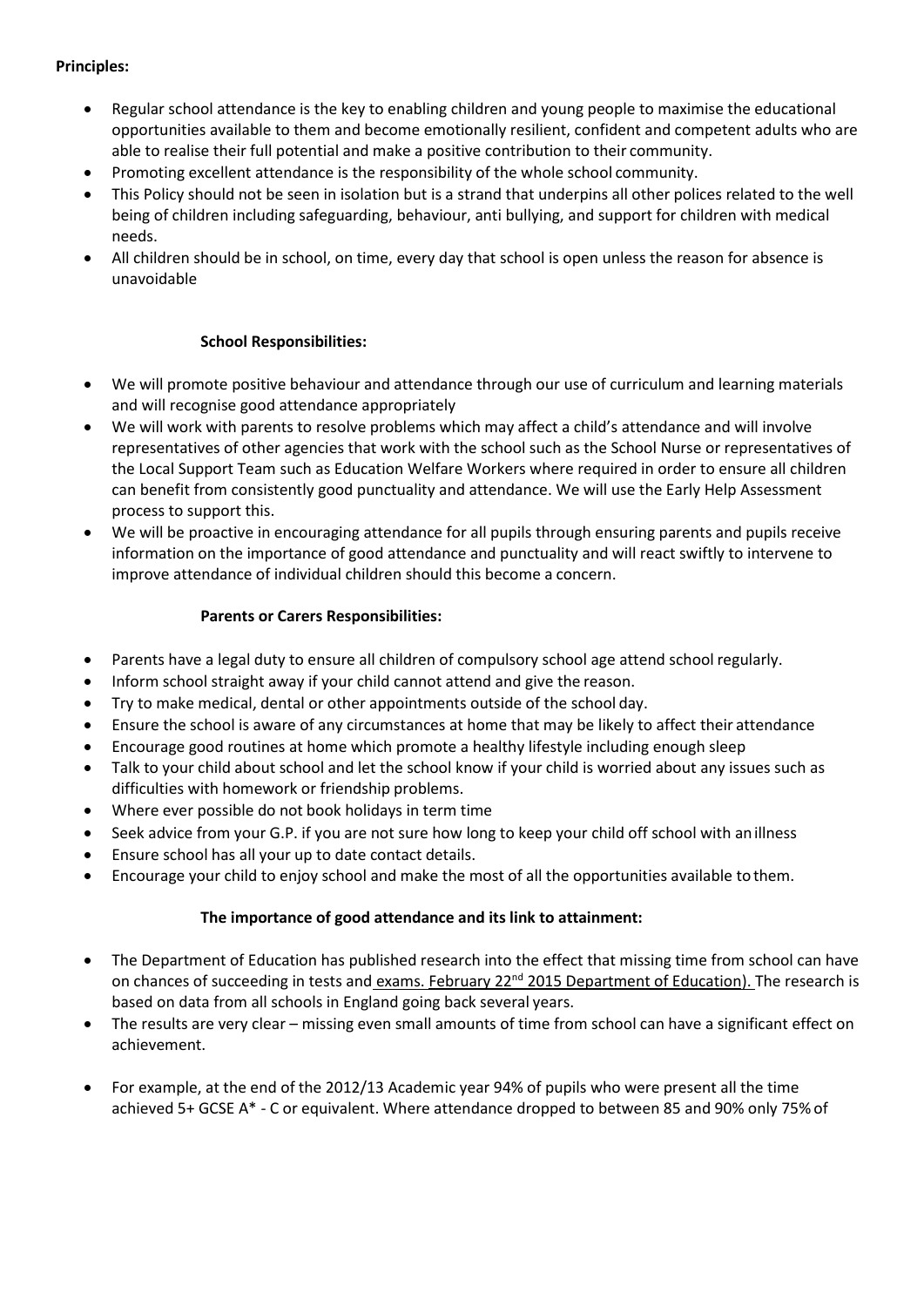

pupils achieved these results. This equates to an absence of around 1 week per year during Years 10 and 11 and clearly illustrates the impact of attendance on attainment.

• The same pattern is also seen at primary school level, where pupils missing up to just 14 days of school in key stage 2 (normally age 11) are a quarter less likely to achieve level 5 or above in reading, writing or maths tests than those with no absence.

#### **Attendance Welfare Worker:**

• Our Education Welfare Worker visits the school to monitor attendance and provide welfare support. Where concerns are identified regarding attendance/punctuality/welfare then a home visit might be made. Individual plans may be drawn up between the school/authority and the parent/carer and pupil to support improvements. The Education Welfare Worker organises attendance clinics on a group and 1:1 basis to support improvements within families where attendance is unsatisfactory, including in all cases where it is below 90%

#### **Admissions Register:**

• School keeps an admission register which records the date that each child joined the school and their personal details including those of their parents. No less than 2 sets of contact details must be provided and of their previous school.

All schools (including academies) must keep a record of attendance register entries for at least 3 years and inform their local authority of any pupil who is going to be deleted from the admission register.

A pupil can lawfully be deleted from the admission register on the grounds prescribed in regulation 8 of the Education (Pupil Registration) (England) Regulations 2006 where they;

- Have been taken out of school by their parents and are being educated outside the school system e.g. home education (see below on home educated children);
- Have ceased to attend school and no longer live within reasonable distance of the school at which they are registered;
- Have a medical condition certified by the school medical officer that the pupil is unlikely to be in a fit state of health to attend school;
- Are in custody for a period of more than four months due to a final court order and the
- proprietor does not reasonably believe they will be returning to the school at the end of that period; or,
- Have been permanently excluded.

#### **Elective Home Education:**

If school receives written notification from parents that they wish to home educate their child then we will inform the Staffordshire CC via Entrust at [enquiries@entrust-ed.co.uk](mailto:enquiries@entrust-ed.co.uk) of the decision to remove the child's name from the admissions register. Whilst school will not seek to prevent parents from choosing to electively home educate their child, neither will they seek to encourage them to do this – particularly as a way of avoiding exclusion or due to a poor attendance record.

#### **Attendance data and targets:**

The Attendance targets for the school are set annually by the Directors based on cohorts and trends. The target for 2019/20 is 96.5%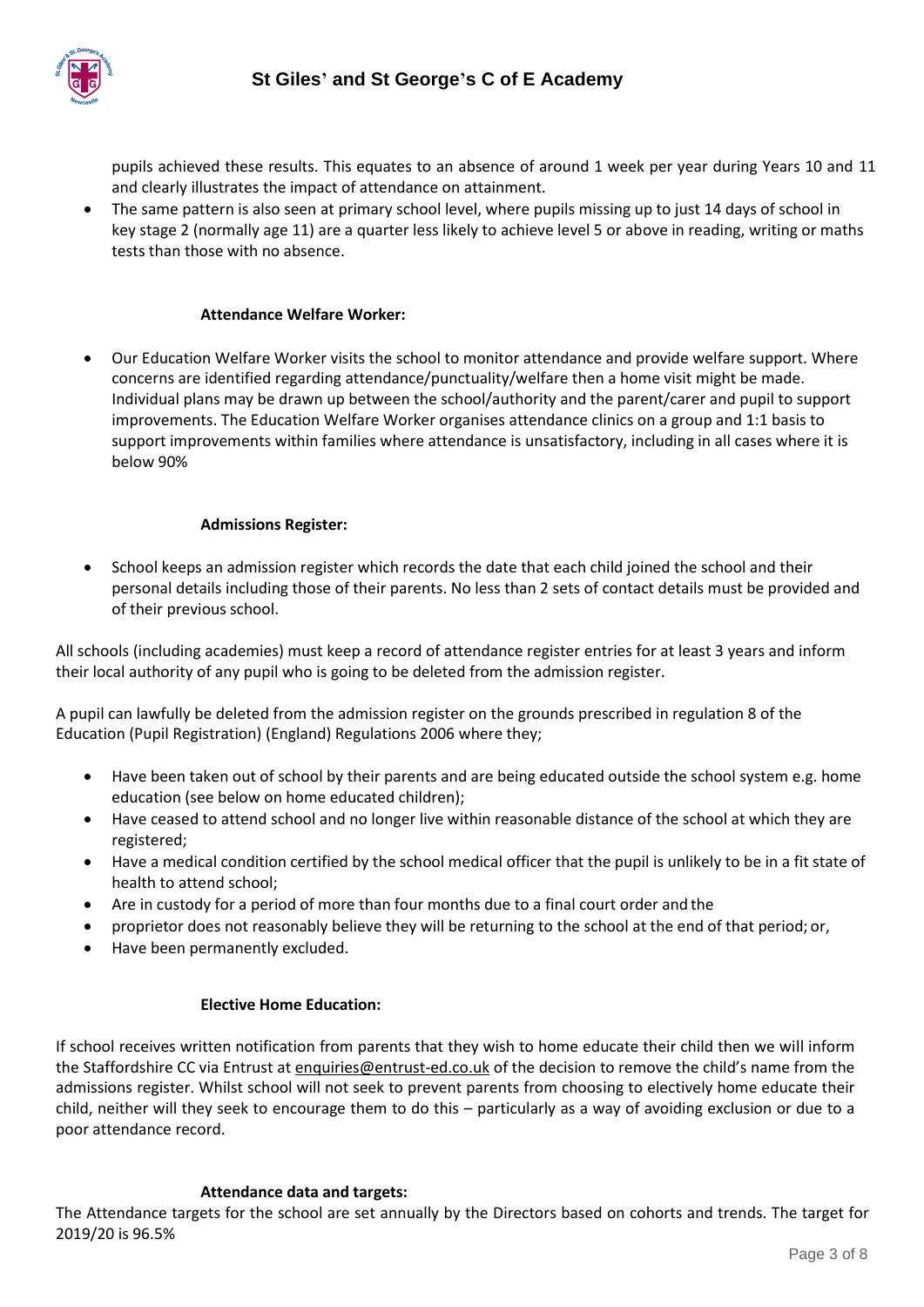

This data included for two terms is available annually for the previous year in October whilst full year data is not available until March of the next year. This two terms data appears in school ASP and ISDR reports. Full year data is important and provides the full picture of attendance patterns for the school

Schools are required to take an attendance register twice a day, and this shows whether the pupil is present, engaged in an approved educational activity off-site, or absent. If a pupil of compulsory school age is absent, every half-day absence from school has to be classified by the school, as either AUTHORISED or UNAUTHORISED. Only school can authorise the absence, not parents. This is why information about the cause of each absence is always required, preferably in writing. Authorised absences are mornings or afternoons away from school for a good reason like illness or other unavoidable cause. Unauthorised absences are those which the school does not consider reasonable and for which no "leave" has been given.

This includes:

- Parents keeping children off school unnecessarily
- Unauthorised holidays
- Truancy before or during the school day
- Absences which have never been properly explained
- Children who arrive at school too late to get a mark.

*The Local Authority has the statutory powers under the Education Act 1996 to ensure children attend school and if they cannot successfully engage with the family to achieve this, they may use statutory powers to enforce parent's/carers responsibility regarding their child's school attendance. The Anti-social Behaviour Act 2003 amended section 444 of the Education Act 1996 to allow parents to be issued with a penalty where they failed to ensure their child of compulsory school age (5-16) and school registered regular attendance. A penalty notice is initially for £60. If this £60 is not paid within 21 days from the date of issue it rises to £120. If, after 28 days of the date of issue the £120 is not paid the Local Authority will prosecute the parents under section 444(1) of the Education Act 1996. This will lead to a hearing in the Magistrates Court and may result in a fine of up to £1,000 per parent. Parents whose children are experiencing difficulties should contact the school at an early stage and work with staff to resolve any problems. If difficulties cannot be sorted out in this way, the school or the parent may refer the child to the Education Welfare Worker, Local Support Team or receive internal support from the school. If ways of trying to improve the child's attendance have failed, these the school can issue Penalty Notices or use court proceedings to prosecute parents or to seek an Education Supervision Order on the child. The maximum penalty on conviction is a fine of £2500 and/or 3 months' imprisonment.*

#### **School Specific Procedures related to:**

#### • **Notifying school that a child is absent and for what reason**

It is the duty of our parent/carers to inform school by 9.15 a.m. on the first day of absence of their child (ren) If this is not done we will initiate our first day contact systems to make every attempt to contact the parent/carer or other family members to ensure both the child who is absent and their parent/carer is safe.

#### • **Registration times and procedures related to lateness**

Our school doors open at 8.45 and we promote good timekeeping. Registration begins at 8.55 and any child who is not present will be given a late mark (L), registers close at 9.30 a.m. after which a child will be not gain a mark for the morning. However we do encourage parents to bring their child into school as soon as is possible so that a mark can be given for the afternoon session.

#### • **Home school agreements**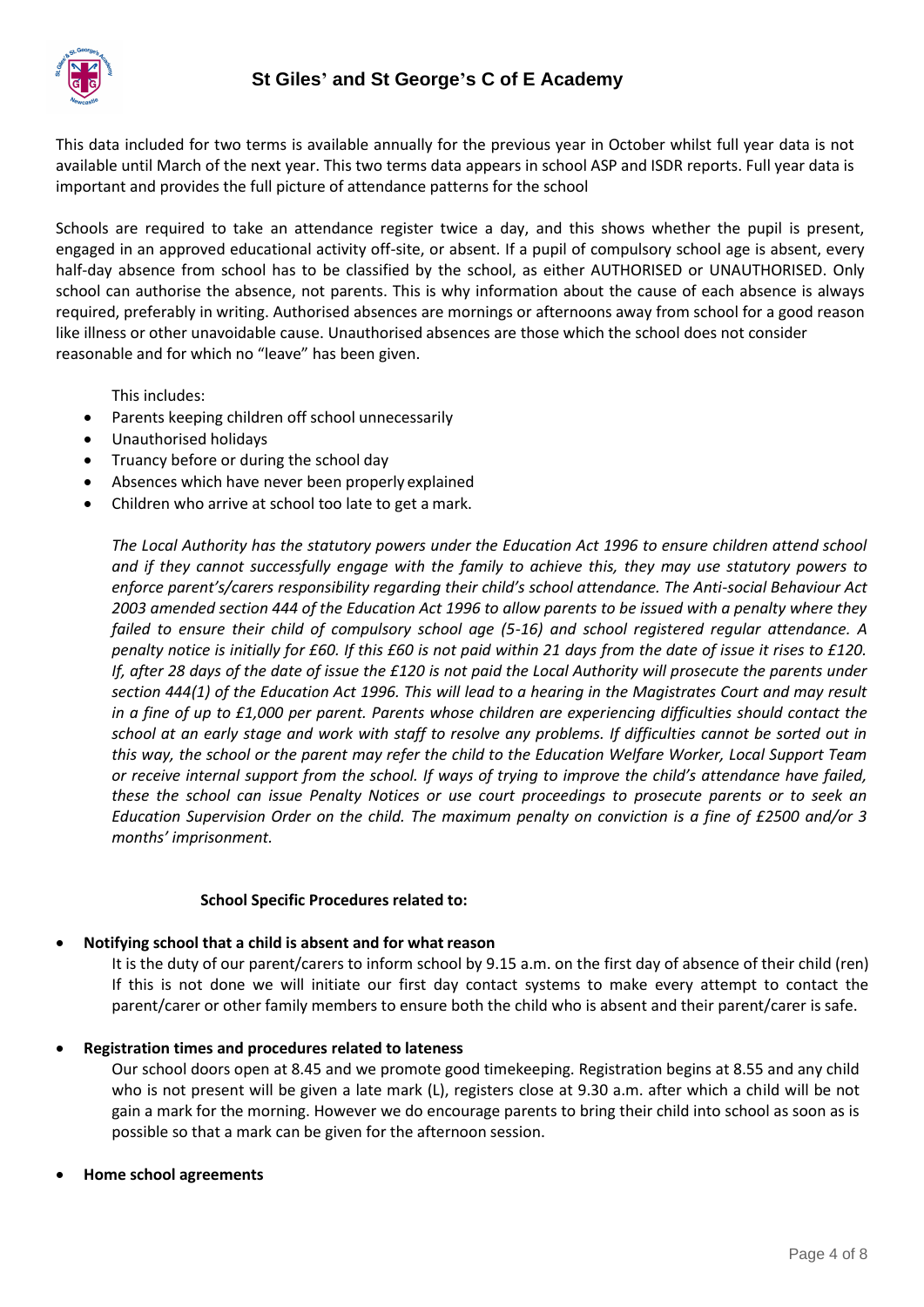

Our school has a home school agreement which every parent and child is asked to sign and acknowledge. Central to our policy is that children arrive on time and ready to learn. We believe this will ensure your child thrives and receives the best start to daily learning.

• **Procedures for reporting to Local Advisory Board Members regarding school attendance data, policy and procedures**

The Local Advisory Board have a responsibility to review attendance figures on a termly basis. All group and school attendance figures are also presented via the Headteacher's Report to Local Advisory Board and to Directors .

• **Roles and responsibilities within school of staff at all levels including accountabilities and performance management.**

All staff recognise the importance of good attendance and celebrate this regularly. Staff report any absence immediately and first day contact will be made. If staff become aware of any pattern of absence, this too is reported to the Head teacher who will investigate and follow up all concerns made. Where attendance may be having a negative impact on pupil outcomes this will be discussed during our 3 annual pupil progress meetings.

- **Involving other agencies –** the Local Authority must be informed of the absence of any child for a continuous period of 10 days or more without school's permission but school should involve the Local SupportTeam and take due regard of safeguarding procedures where absence of a particular child is less than 10 days but presents a cause for concern.
- **Responsibilities and arrangements for information sharing, safeguarding and complaints procedures if an alternative external agency is used by the school to support pupil attendance** Information regarding pupils whose attendance or lateness is concerning may be shared confidentially with LST and EWW. This will be done to ensure pupils and their families are supported both quickly and effectively.

A complaint regarding the conduct of any member of staff must be reported to the Head teacher who will follow the school's complaint policy to address the issues raised

#### **Medical or dental appointments**

• The school promotes the health and well-being of all our pupils and recognises the importance of some medical and dental appointments. We would ask that as much as is possible these appointments take place out of school hours. If this is not possible, we request appointments are made as close to the beginning or end of the day and that we are informed via the appointment card of the arrangements. In such cases a M will be awarded on the school register. However, we would encourage parents to register their child before attending a medical, dental or speech and language appointment.

#### **Definition of persistent absence:**

From September 2015 this definition changed to include pupils missing 10% or more of possible sessions. If a pupil's attendance is below 90% the school will work with the family on an individual basis to improve this and attendance by meeting with them regularly and the impact of this work will be monitored on a weekly basis until it has improved

#### **Leave of Absence during Term Time**

The school does not promote leave of absence in term time and works hard to ensure INSET days are set to help extend holidays and reduce costs wherever possible. However if a parent feels leave of absence has a justifiable circumstance they are ask to submit a leave of absence form , which can be found at [https://www.stgilesstgeorgesacademy.co.uk](https://www.stgilesstgeorgesacademy.co.uk/) absence at least 4 weeks before the date of the leave commences. The Headteacher can grant leave of absence for extenuating circumstances only.

Leave of absence in term time is discouraged. Parents are not automatically allowed to take their child out of school on holiday. Head teachers are only allowed to authorise any leave of absence when an application has been made in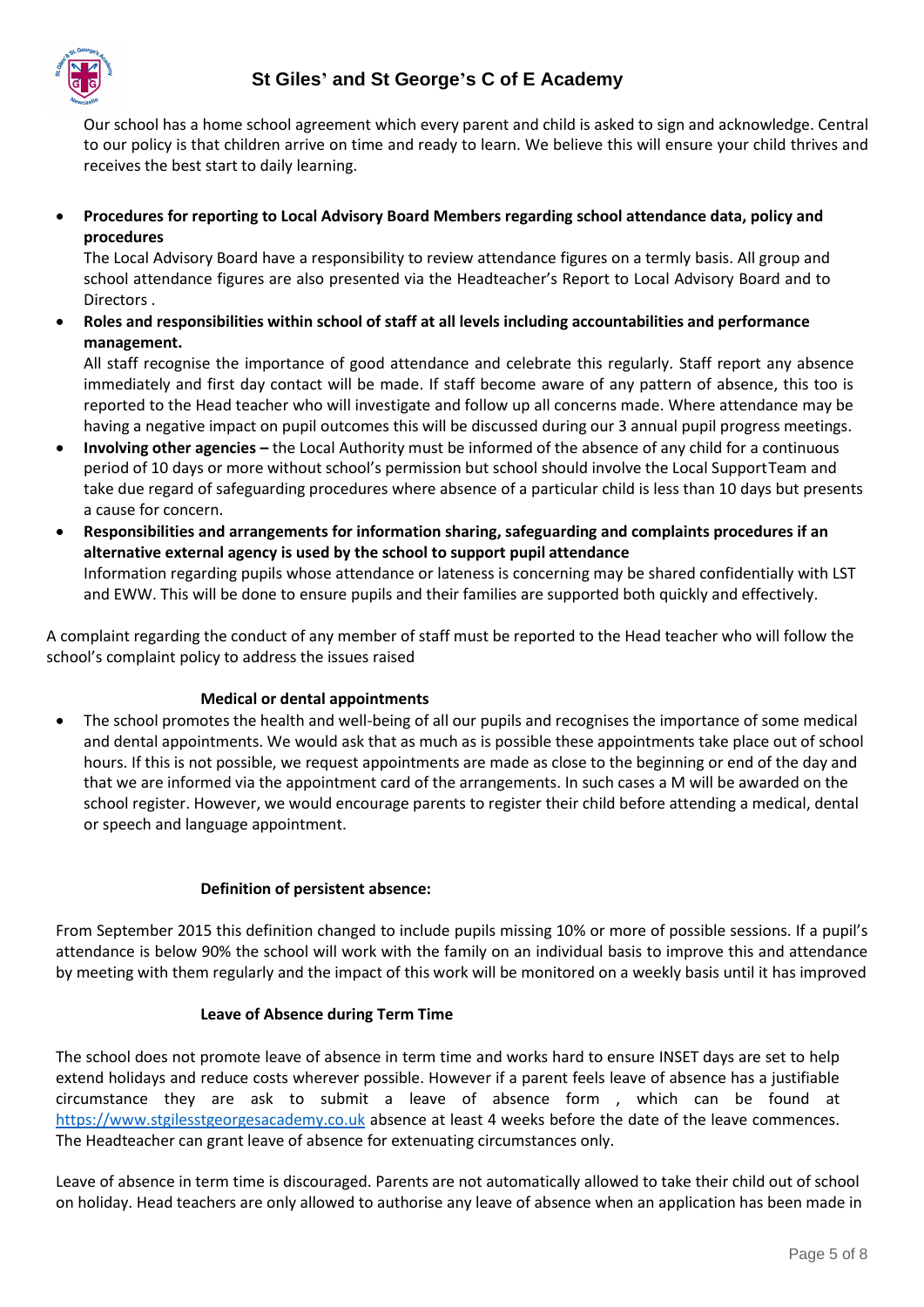

## **St Giles' and St George's C of E Academy**

advance and it is felt to be for an exceptional circumstance; the annual family holiday would not be deemed an exceptional circumstance.

#### **Absence from school during term time**

From 1 January 2018 **any** period of unauthorised leave may result in a parent receiving a penalty notice fine. The Head teacher will continue to be the only person able to authorise leave in term time, but this will apply only in exceptional circumstances. Any unauthorised absence will be referred by the Head teacher to the local authority.

#### **Penalty Notice for persistent lateness**

If a pupil achieves 10 unauthorised late marks within a 12-week period a penalty notice warning will be issued, late marks do not have to be one after the other in order for the penalty notice to be issued. Parents are therefore encouraged where possible to ensure their child attends school on time. However, if a child is late you must inform the school of the reason(s) why, as we may be able to offer you some form of advice or support.

#### **Period of time used to measure persistent absence and lateness**

If your child has had 10 days unauthorised absence or is late 10 times over a twelve-week period, you will receive a penalty warning notice and also potentially a fine.

#### **What is a penalty notice?**

A penalty notice is initially for £60. If this £60 is not paid within 21 days from the date of issue it rises to £120. If, after 28 days of the date of issue the £120 is not paid the Local Authority will prosecute the parents under section 444(1) of the Education Act 1996. This will lead to a hearing in the Magistrates Court and may result in a fine of upto £1,000 per parent. Parents whose children are experiencing difficulties should contact the school at an early stage and work with staff to resolve any problems. If difficulties cannot be sorted out in this way, the school or the parent may refer the child to the Education Welfare Worker from the County Council. He/She will also try to resolve the situation with voluntary support, if other ways of trying to improve the child's attendance have failed, these Officers can issue Penalty Notices or use court proceedings to prosecute parents or to seek an Education Supervision Order on the child. The maximum penalty on conviction is a fine of £2500 and/or 3 months imprisonment.

#### **To summarise:**

#### **Penalty Notices may be considered appropriate if one of the following criteria is met:**

- There is unauthorised persistent absence. "Persistent" means at least 20 sessions (10 days) of unauthorised absence over a period of twelve school weeks, excluding holidays. These absences do not need to be consecutive.
- There is a period of absence not authorised by the Head teacher or in excess of the period authorised by the Head teacher.
- Persistent late arrival at school, i.e. after the register has closed. "Persistent" means at least 10 sessions (days) of unauthorised late arrival over a period of 12 school weeks, excluding holidays. These late episodes do not need to be consecutive.
- The presence of an excluded child in a public place at any time during school hours in that child's first five days of exclusion. An "excluded child" is one who has been excluded from school for a given period under the Education and Inspections Act 2006.
- A Penalty Notice will not be issued in respect of children in the care of the LA with whom other interventions will be used.
- **Other conditions.**
- There will be no limit on the times a Penalty Notice for unauthorised leave of absence can be used in an academic year.
- In cases where there is more than one pupil in a family with unauthorised absences, Penalty Notices may be issued for more than one child.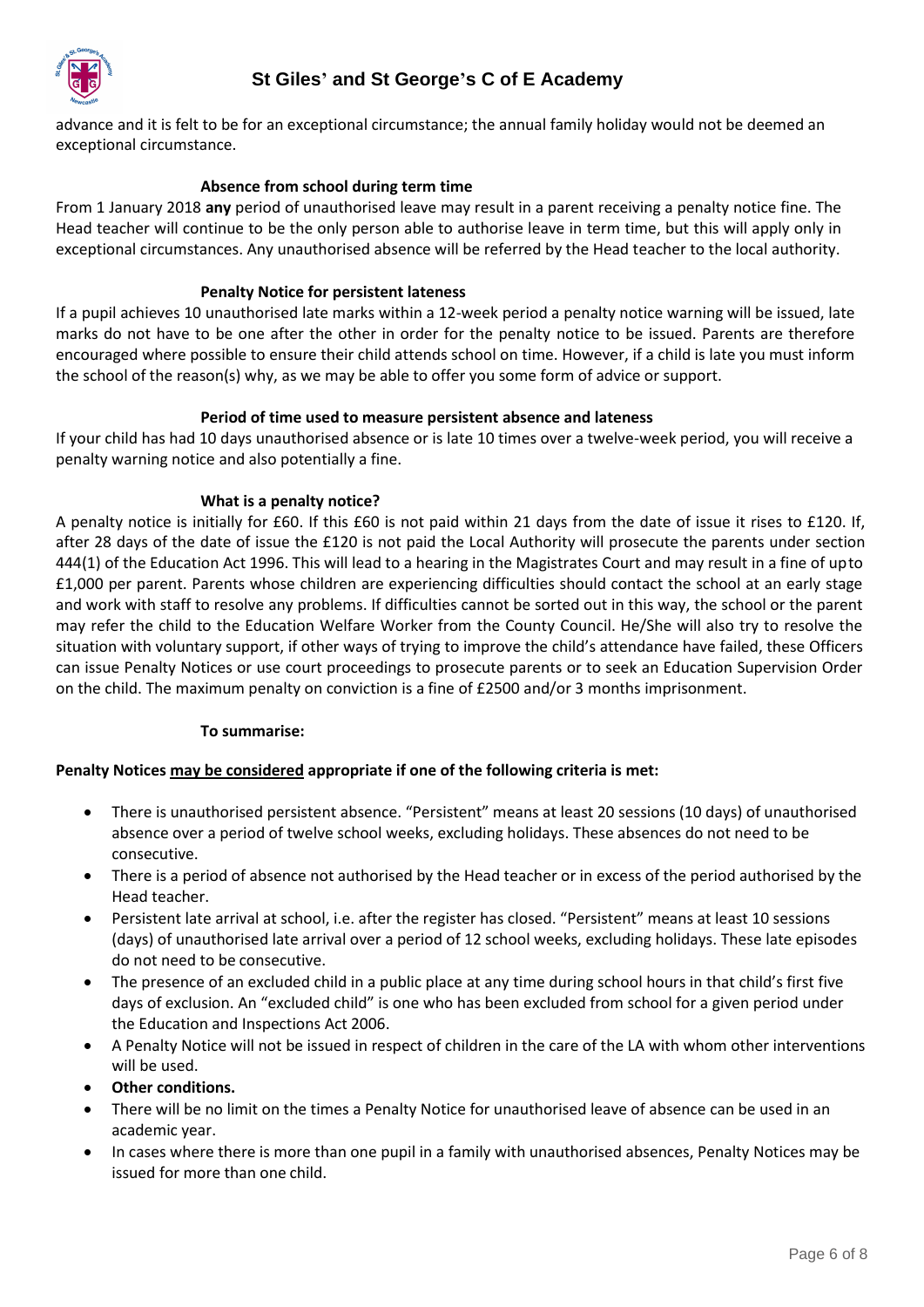

#### **Children Missing in Education**

• This policy works in conjunction with our Children Missing in Education Policy (CMiE) which follows the DfE Guidelines issued in September 2016. Staff are clear as to this policy and if any concerns are raised will refer enquiries to the Staffordshire Child Missing in Education Department for furtherinvestigation**.**

#### **Monitoring and analysis of attendance data to ensure appropriate action is in place to encourage good punctuality and attendance for all pupils including vulnerable groups.**

The Head teacher monitors on a weekly basis the attendance of all groups of pupils within the school, including any pupil at risk of being deemed a persistent absentee as their attendance falls close to 95%, those who have a disability or special educational needs, those eligible for pupil premium funding.

#### **We celebrate attendance by:**

- Awarding a best class award on a weekly basis, sharing this news via our school newsletter andwebsite.
- We reward individual children on a termly basis who achieve 100% and also children who achieve 100% for the whole year are rewarded with a treat at the end of the year.
- Termly letters are sent directly to parents to highlight their children's attendance.

#### **Families of children whose attendance or punctuality concerns us will be supported via:**

- Attendance clinics
- Home visits
- Regular face to face meetings, including meetings with the school nurse, parent support workers or members of our local support team.
- Support from the school with transport arrangements

#### **Roles of key staff in school** –

First day contact and leave of absence are managed by Mrs E Alcock Applications will be discussed by the Headteacher, after which a decision will be made with regards to which applications are deemed to have extenuating circumstances and therefore will be authorised.

#### **Legal Framework:**

- The Education Act 1996;
- The Education (Pupil Registration) (England) Regulations 2006 and amendments 2010, 2011 and2013
- The Education (School Day and School Year) (England) Regulations 1999;
- The Education Act 2002; and The Changing of School Session Times (England) (Revocation) Regulations2011.
- Crime and Disorder Act 1998;
- The Anti-social Behaviour Act 2003;
- The Education Act 2005;
- The Education and Inspections Act 2006;
- The Education (Parenting Contracts and Parenting Orders) (England) Regulations 2007;
- The Education (Penalty Notices) (England) Regulations 2007 and amendments; and
- The Education and Skills Act 2008.
- The Equality Act 2010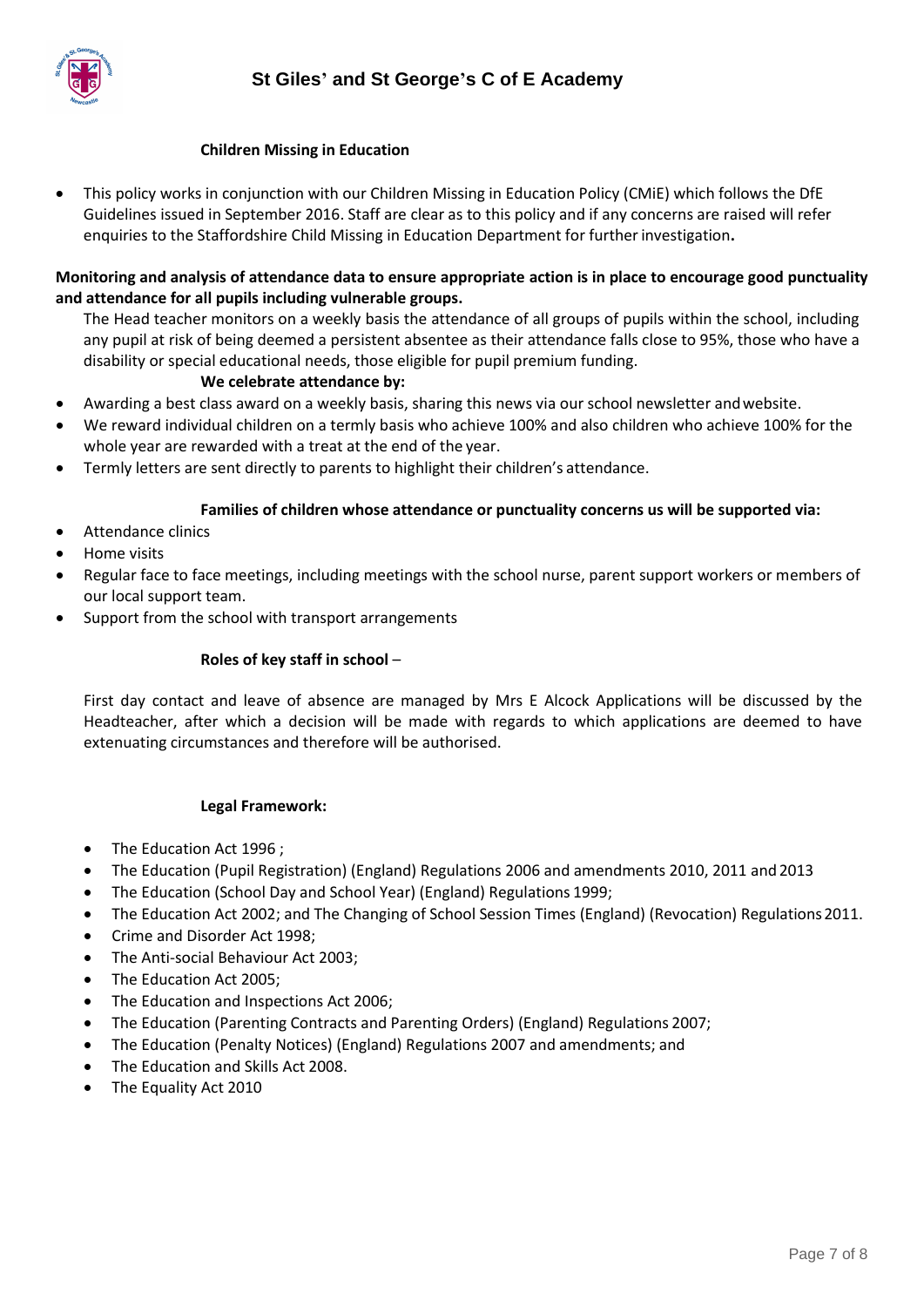

#### **Appendices:**

- [Staffordshire Code of Conduct](http://www.staffordshire.gov.uk/education/welfareservice/Attendance/home.aspx) for Issuing Fixed penalty notices
- Department for Education Guidance -[Pupil Attendance](https://www.gov.uk/government/uploads/system/uploads/attachment_data/file/361008/Advice_on_school_attendance_sept_2014.pdf) including use of national codes to record attendance or reasons for absence in registers
- Example proformas such as school 'Leave of Absence' request or referral form for support from an external agency
- Example letters such as colour coded letters to parents related to levels of attendance